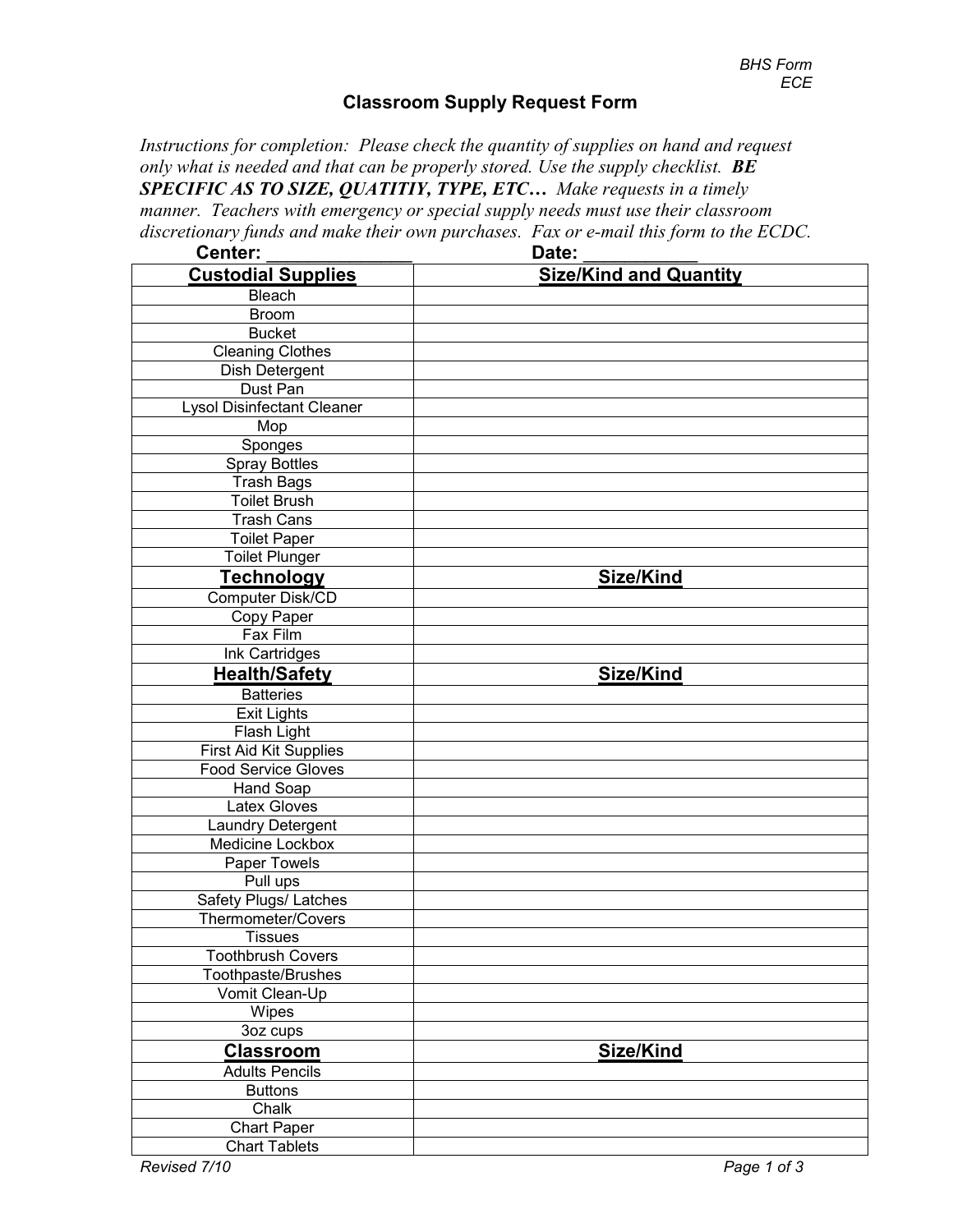| <b>Chenile Sticks</b>                    |             |
|------------------------------------------|-------------|
| Children's Scissors                      |             |
| <b>Construction Paper (large)</b>        |             |
| <b>Construction Paper (small)</b>        |             |
| <b>Contact Paper</b>                     |             |
| <b>Craft Sticks</b>                      |             |
| Crayons                                  |             |
| <b>Crib Sheets</b>                       |             |
| Dot Paints                               |             |
| Dry Erase Markers                        |             |
| Eye Droppers                             |             |
| Feathers                                 |             |
| Felt                                     |             |
| <b>File Folders</b>                      |             |
| <b>Finger Paint Paper</b>                |             |
| <b>Finger Paint</b>                      |             |
| $\overline{F}$ oam                       |             |
| Glitter                                  |             |
| Glue Bottles (large)                     |             |
| Glue Bottles (small)                     |             |
| <b>Glue Sticks</b>                       |             |
| Hole Puncher                             |             |
| <b>Index Dividers</b>                    |             |
| Ink Pads                                 |             |
| Ink Stamps                               |             |
| Manila Drawing Paper                     |             |
| Manila Journals                          |             |
| <b>Masking Tape</b>                      |             |
| Markers                                  |             |
| Newsprint                                |             |
| Packing Tape                             |             |
| <b>Paint Bushes</b>                      |             |
| Paint Containers/Lids                    |             |
| Paper Clips                              |             |
| Pens                                     |             |
| Play Dough                               |             |
| Pocket Folders with Prongs               |             |
| <b>Poly Transparent String Envelopes</b> |             |
| Pom Poms                                 |             |
| Post-its                                 |             |
| Poster Paper                             |             |
| Push Pins/ Tacks                         |             |
| <b>Rest Mats</b>                         |             |
| Sentence Strips                          |             |
| Sequins                                  |             |
| Sharpies                                 |             |
| <b>Sheet Protectors</b>                  |             |
| Side Walk Chalk                          |             |
| Sponges                                  |             |
| Stapler                                  |             |
| <b>Staples</b>                           |             |
| <b>Stringing Beads</b>                   |             |
| <b>Student Pencils</b>                   |             |
| Tape                                     |             |
| <b>Tape Dispenser</b>                    |             |
| Teacher's Scissors                       |             |
| Three-Ring Binder                        |             |
| Revised 7/10                             | Page 2 of 3 |